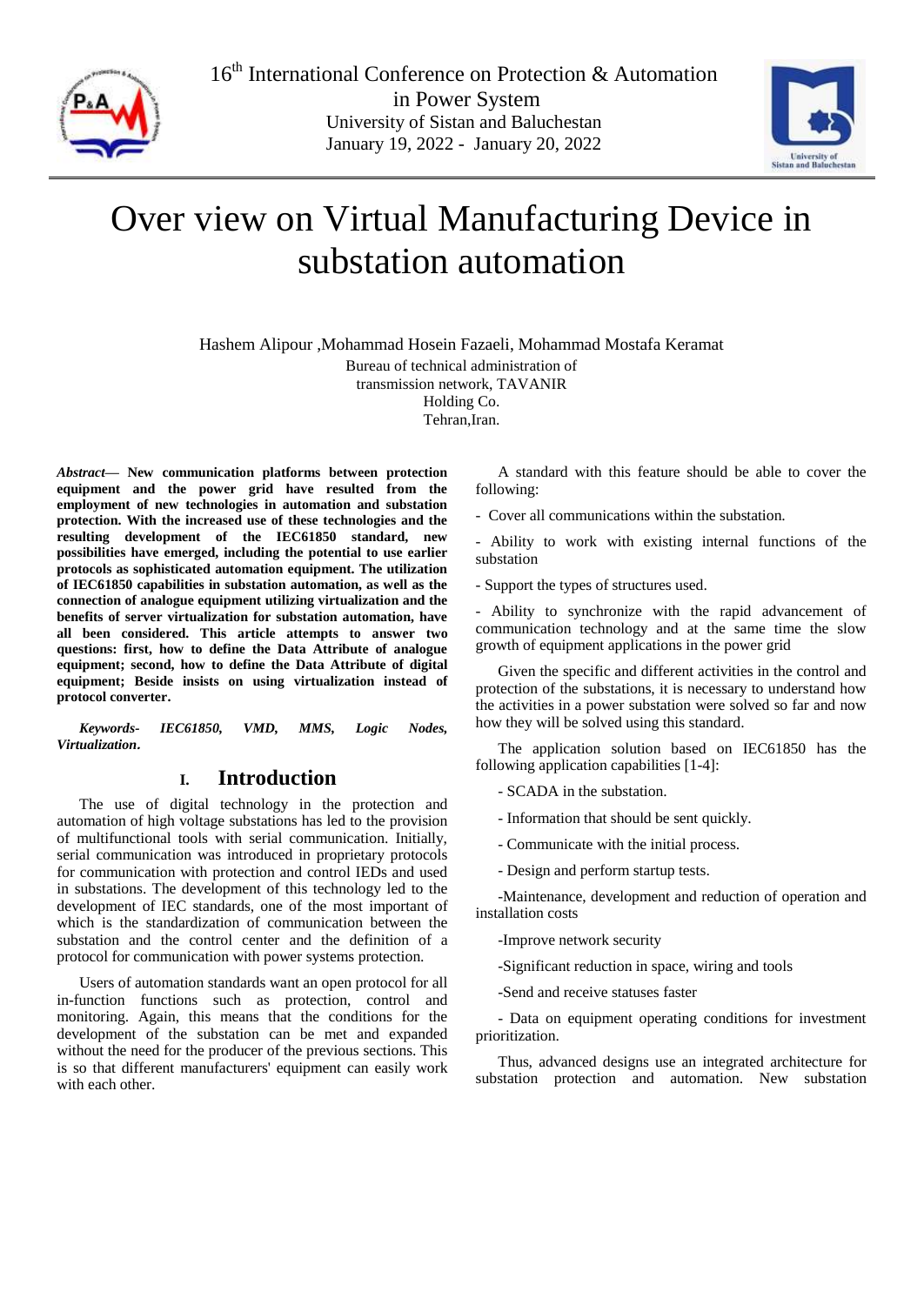



automation designs using IEC61850 have the following features:

- Connection of relays and IEDs through local area networks for integration in operation

- SCADA, EMS and HMI substation all use the same data shared on LANs.

- Relays, IEDs, and databases use the same protocol to easily provide users' non-operational information.

- The redundancy of microprocessor relays in completely separate subsets is used to improve their performance.



Figure 2: GOOSE message sending intervals with matching capability [5]

In protection designs, as it can be seen in figure 2 the contact or analogue mode from one relay to another may need to be updated every few milliseconds in real-time to work correctly. So one message alone is not enough. Each sender sends a status message or multiple messages multiple times in GOOSE messaging. Sometimes just updating the publishers is enough. The actual message rate is adjustable depending on whether the transfer status or values change. Figure 2 shows the repetition intervals of the message. Note that a specific published GOOSE message may contain several modes. If the states are stable and remain within a specified range, a long signal with a time of one minute is sent. If any state or value that is published in these messages changes, the updated message will be sent without any time change. Also, the time between submissions is reduced to lower values, which are used to update the publishers to the latest.

After the power system is restored, the logic of the GOOSE message in the transmitter relay notices that the states no longer change and returns to the steady-state value. Intervals between messages increase when LAN protection functions return to a steady-state. If a sudden change occurs, the time between sending messages decreases as the distance between messages increases. The logic of controlling the transmission size in the emitter relay or IED is shown in a specific GOOSE message. All of these publishers must be able to detect, interpret, and receive information flows at any rate of data transmission.

## *A. Client-server model*

Servers are B-level IEDs that provide all data to clients in the local mail or telecommunications. The server provides the data as needed or automatically by a report obtained from the server in secure situations. Clients also send commands to exchange data with the server. These commands can be categorized as follows:

- Command issued for the operation of an equipment in the substation

-Correct server behavior when exchanging internal data



Figure 3: Vertical communication in client-server model [6]

In a client-server connection, the client controls the data exchange. Therefore, client-server communication is very flexible when transferring data. Compared to a Master-Slave system, each server can use multiple clients in one system.

The client-server connection depends on all seven layers of stored data, using a validated transfer layer. As a result, this type of simultaneous communication, which has good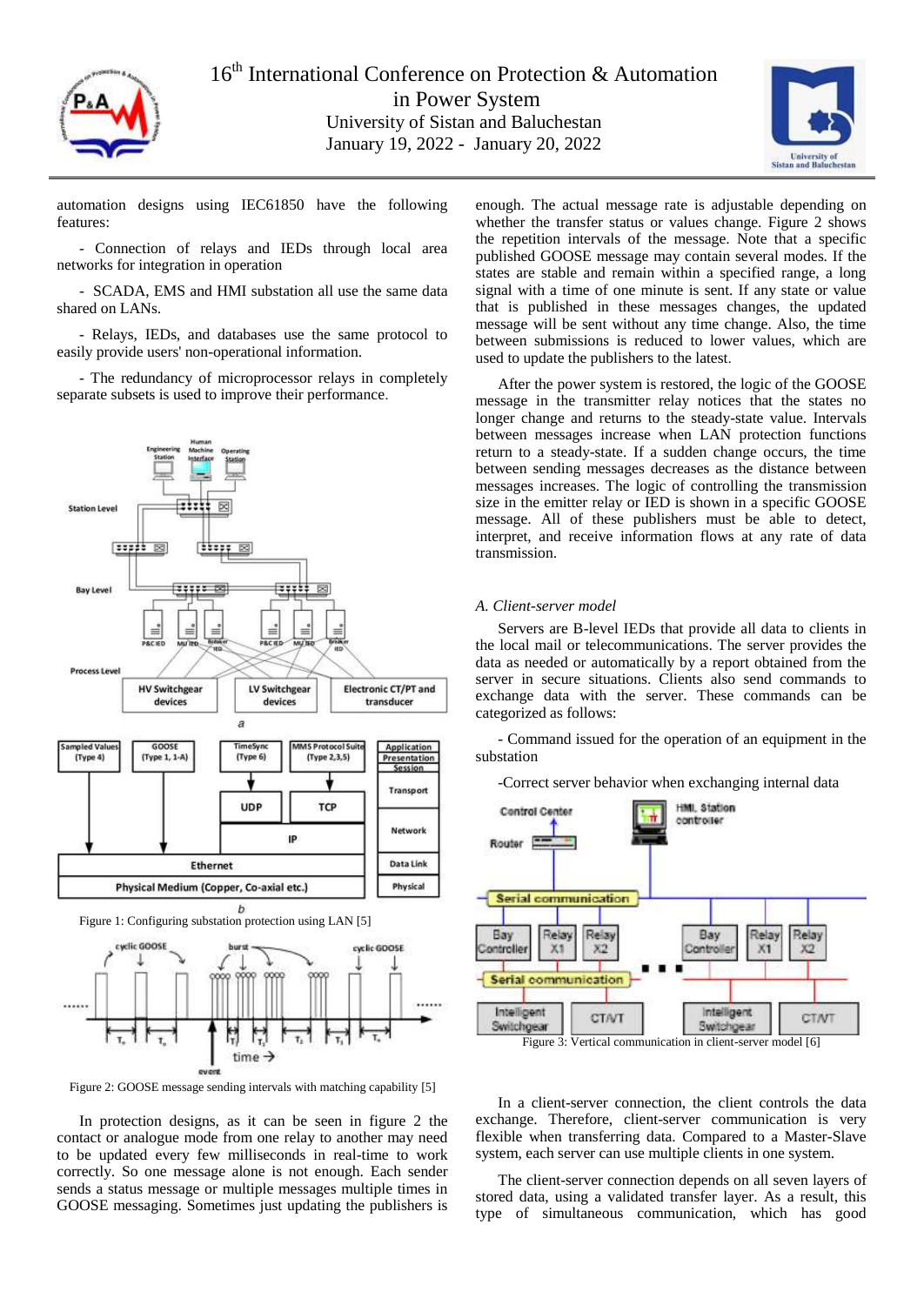

16<sup>th</sup> International Conference on Protection & Automation in Power System University of Sistan and Baluchestan January 19, 2022 - January 20, 2022



reliability, is also time consuming. Therefore, client-server communication is not suitable for data transfer with time constraints (critical and important data such as trip data).

IEC61850 is dedicated to data transfer and monitors the exchange of information between different IEDs with each other and the server and directs the task of processing information by the server.

In [7-13] authors proposed a different methods to protect power grid from collaps. The proposed method in [14,15] would be fruitful for using in power system optimization.

#### B. Object-Oriented Method

In order to exchange information between different IEDs with each other and the server of this standard, the objectoriented method is used for logical communication between different IEDs. And act as protection. figure 4 shows Vertical data model in object-oriented method.

A logic node is a set of interconnected logic functions so that it has the most straightforward function of the function and cannot be summarized.

For example, to exchange information between protection function and CBF function, the following LNs exist:

-PTRC (protection trip condition) which represents the logic of a protection device that generates digital outputs.

-RBRF, which indicates protection associated with the CBF function.

The exchange of information between these LNs is also modeled as data, which is part of the LN. For example, PTRC stands for Tr with general-purpose data, which is the output of a trip protection device for public trips. This signal is not only used to command the breaker, but also to activate the CBF function.

| <b>Tampa Protection</b>      | <b>IED</b>            |
|------------------------------|-----------------------|
| LPHD                         |                       |
| 国王国<br>PDIS1                 |                       |
| PDIS2                        |                       |
| <b>Tampa Control</b><br>LPHD | <b>Logical Device</b> |
| 电导回<br><b>QO CSWI</b>        |                       |
| Q0 XCBR                      | Logical Node          |
| pos                          | Data                  |
| - stVal<br>$  cti$ Val       | Data Attribute        |

اFigure 4: Vertical data model in object-oriented method

#### *C.How to use IEC61850 in high time priority data exchange*

In the substation automation system, there are a large number of automatic control and protection functions that require the exchange of high-priority digital information

between these functions in different bays. In this context, we can refer to the exchange of data between different BIs for the CBF function or interlocks. These functions have priority due to the need for security and the maximum delay time for sending was a few milliseconds, so it should not be a high priority and does not depend on human response.

Data exchange can be done using the client-server method, but as mentioned, due to the use of this method of seven layers of accumulated data, a lot of time to exchange information consumption.

Therefore, the receiver-transmitter communication method is used exclusively in such a way that the transmitter receives the data in the sending network and different receivers also receive the information according to their needs. Due to the fact that this method does not use the usual standard services for sending data, in a very short time, the data will be transferred.

## *D. MMS*

The use of the SCADA is related to the operation of the network and the sending and receiving of operator commands. The data connection to this program is done from a high level to a lower level. This feature allows the power system to be operated and monitored. For this vertical relationship, the IEC61850 standard uses the client-server method. Servers are B-level IEDs that provide all data to clients in the local mail or telecommunications. The server provides the data as needed or automatically by a report obtained from the server in certain situations. Clients also send commands to exchange data with the server.

MMS models the behaviour of two devices in the client-server model. Physical equipment has the ability to perform both server and client roles simultaneously. In other words, each server acts as a client for its higher level. Thus MMS controls the behaviour of the server. The server includes objects as well as services that can be performed. The MMS server contains objects that the MMS client can access. The VMD (Virtual Manufacturing Device) object is the outermost layer in which the rest of the objects are located and is directly connected to the physical equipment. Figure 5 shows the interaction between client model and MMS server.





The most crucial feature of MMS is VMD. The VMD model shows how servers behave from the perspective of an external MMS client. MMS allows any application or device to operate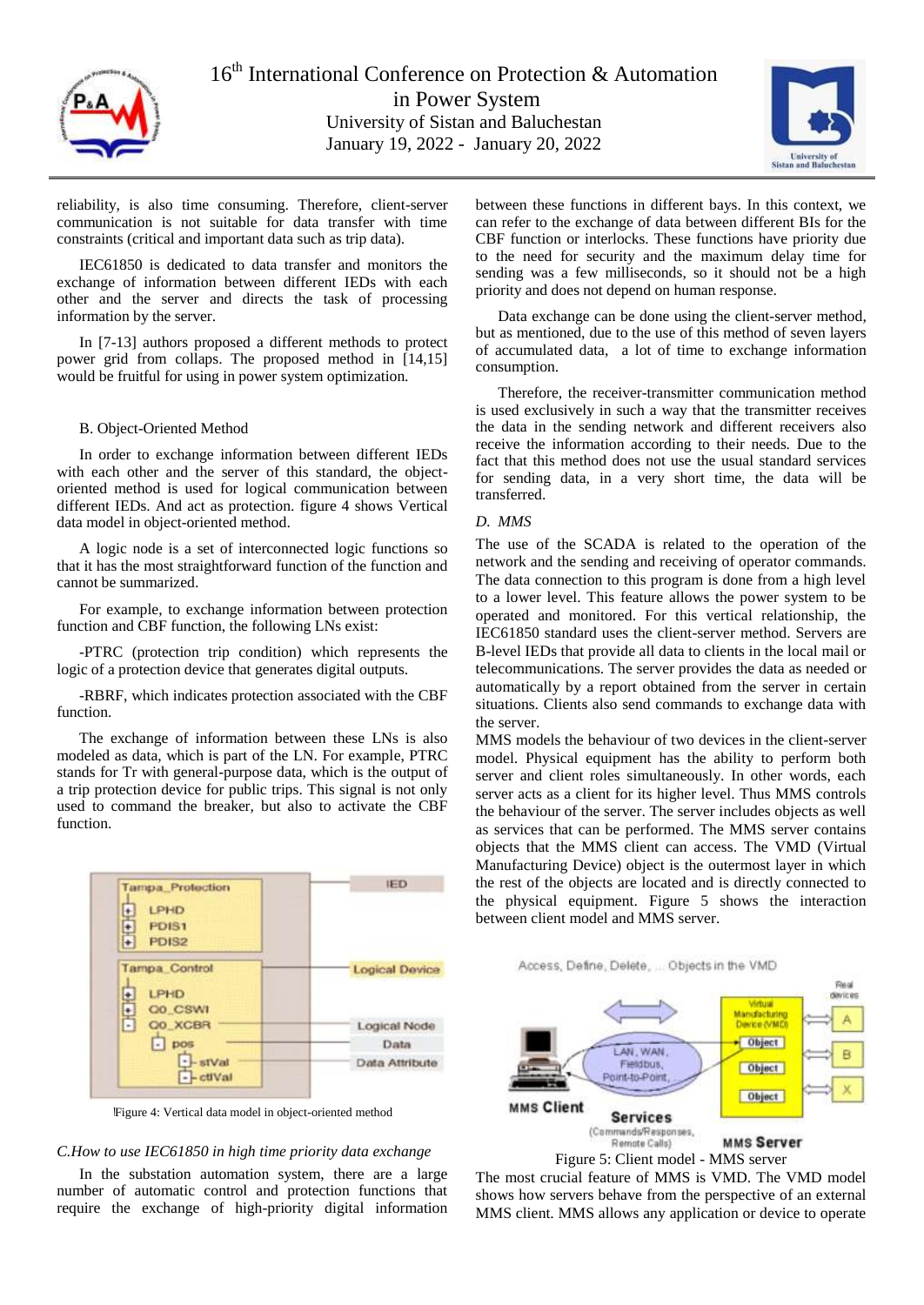



simultaneously as a client and server. In general, VMD includes the following:

Objects (such as variables) that are placed on the server.

Services that the client can use to access and control theseobjects. (Such as reading or writing a variable)

-Server behavior when receiving the required service from the client

The MMS section then provides a summary of the objects defined by the VMD model and the MMS services provided to access and manage these objects. Although the range of things and services is wide, a designated device or program only needs and uses a subset of objects and services that are useful in the context. In the continuation of this article, the details of the VMD model and different objects of MMS and services are examined.

As shown in Figure 6, the VMD represents the actual data and equipment from a client perspective. As a result, the server provides a quasi-standard driver that converts real equipment to virtual or digital mode.

The following modelling definition makes a virtual device clearer:

- If a device has an external existence and is visible, it is called real equipment.

- If a device has an external presence and is not visible, it is called equipment hidden from view or transparent.

- If a device does not exist externally and is visible, it is called virtual equipment.

- If a device does not exist externally and is not visible, it is inaccessible.



Figure 6: Hiding physical equipment using VMD

In VMD, for example, the task of determining the value of a variable (for example, the Measurement-3 variable whose value is not actually known) will only begin when a variable is read through a measurement transducer. All objects on a server can be present before sending a device, so in this case the objects are predefined.

Apart from using a VMD, data and access to it are always done in the same way. This part is completely independent of the operating system, memory management and programming. The server can be thought of as a communication program that hides the details of real equipment. From the client's point of view, only the server with its objects and behaviors is visible, so the real equipment is not directly visible.

According to the above description, MMS for the server is only a communication aspect that includes objects and

services and defines the messages that are exchanged between the client and the server.

VMD fully describes a virtual device. This virtual device shows the actual equipment behavior as long as it is visible. Virtual equipment includes objects such as variables, lists, programs and data locations, LEDs, events, daily reports, and more.

The client can read the VMD Attribute. If the client has no information about the equipment, it can view all VMD objects and their properties using different Get services. Using it, the client can perform the first acceptance test on only one device installed using the Get service. Through that, the client realizes that the installed equipment is the same equipment with the correct model number and name and the expected document number. All other properties, such as the names of variables and their types, can be checked.

|                                                                                        | <b>Object VMD</b>                                                                                                                                                                                                                                                                                                                                                                                                                                                                                                                                           |
|----------------------------------------------------------------------------------------|-------------------------------------------------------------------------------------------------------------------------------------------------------------------------------------------------------------------------------------------------------------------------------------------------------------------------------------------------------------------------------------------------------------------------------------------------------------------------------------------------------------------------------------------------------------|
| <b>Browse</b><br>throught<br>VMD<br>Access,<br>Define,<br>Delete,<br>Objects in<br>VMD | <b>Key Attribute Executive Function</b><br>Attribute: Vendor Name<br>Attribute: Model Name<br>Altribute Revision<br>Attribute: List Of Abstract Syntaxes Supported<br>Attribute: Logical Status (state-changes-ALLOWED)<br>Attribute: List Of Capabilities<br>Attribute: Physical Status (orerational)<br>Attribute: List Of Program Invocations<br>Attribute List Of Domains<br>Attribute. List Of Transaction Chieds<br>Attribute List Of Upload State Machines (ULSM).<br>Attribute: Lists of Other VMD-specific Objects<br>Attribute: Additional Detail |
|                                                                                        |                                                                                                                                                                                                                                                                                                                                                                                                                                                                                                                                                             |

Figure 7:VMD Attributes

The properties of all objects are the specifications of the equipment itself, so as long as the objects are stored in the equipment itself, a VMD is always available correctly and therefore the configuration information of the relevant equipment remains constant. This information can be received directly and online from the equipment and makes the information received by the client always up to date.

MMS defines about 80 functions, which can be categorized as follows:

- Required functions about the contents of the virtual equipment

- Functions to read, report and write values of variables that do not have a specific structure.

- Data transfer functions and applications, to control many other applications and functions.

The unique groups of MMS services and objects are shown in Figure 7. MMS indicates the state of the actual equipment that should be open, or in other words, standardized. An open device must behave like a defined virtual machine. How this behavior is achieved is not visible and is independent of the user who has access to the equipment from outside. MMS does not define any specific local user interface in real systems. These interfaces are separate from the functions used remotely. MMS-related interfaces are a user interface between devices, not within the device, which is defined as an external